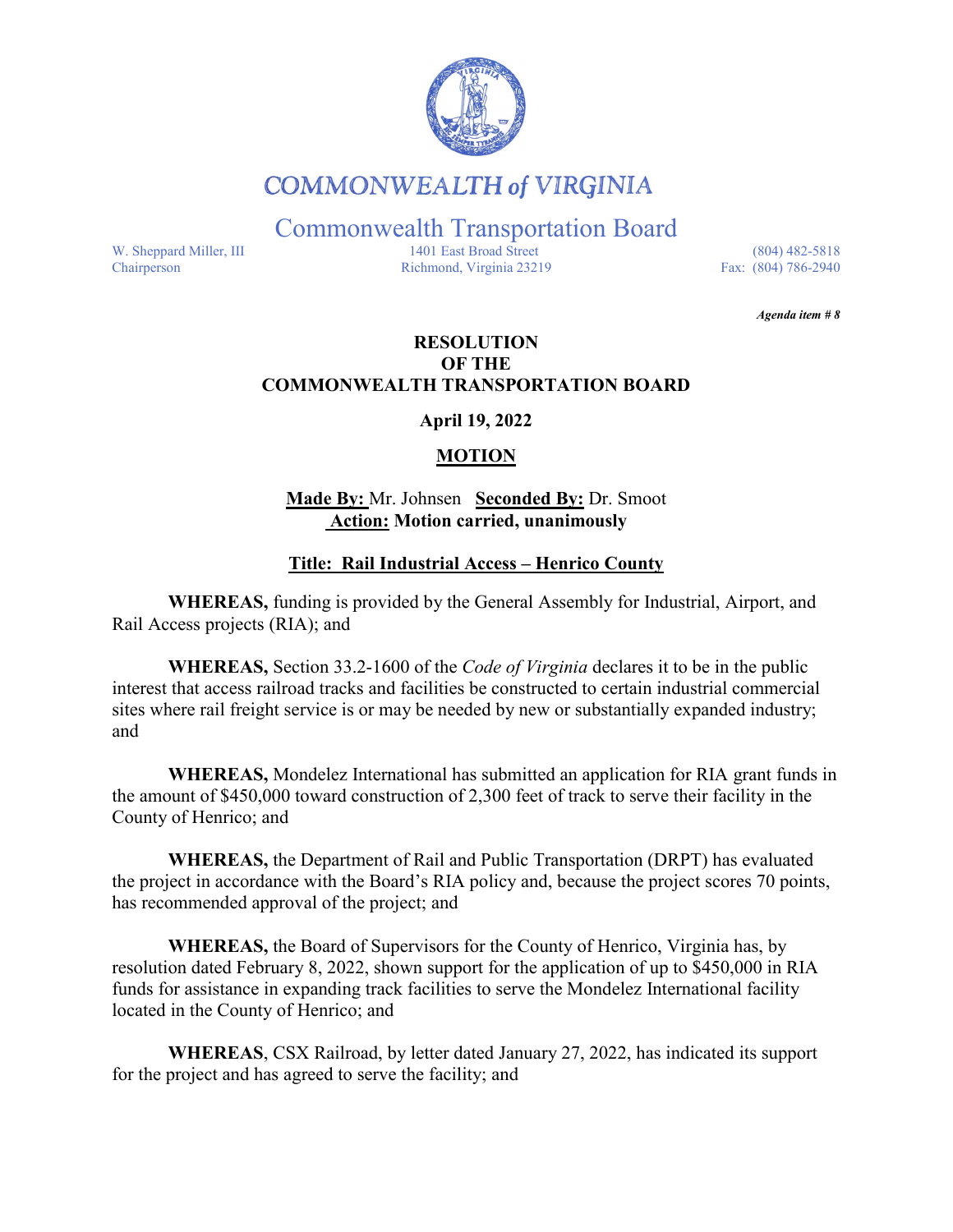Resolution of the Board Rail Industrial Access—County of Henrico Mondelez International April 19, 2022 Page 2 of 2

**WHEREAS,** the funding request falls within the intent of Section 33.2-1600, and because the project is in accordance with the provisions of the Board's policy on the use of Industrial Access Railroad Track funds, funding may be allocated to this project; and

**WHEREAS,** the Board believes that this project is for the common good of a region of the Commonwealth and serves a public purpose;

**NOW THEREFORE, BE IT RESOLVED**, that the Board hereby approves that \$450,000 of the RIA Fund be provided to construct approximately 2,300 linear feet of track subject to the following requirements:

- 1. All necessary right of way and utility adjustments must be provided at no cost to the Commonwealth.
- 2. All costs above the \$450,000 RIA grant must be borne by Mondelez International or sources other than those administered by DRPT.
- 3. Execution of an Agreement acceptable to the Director of DRPT.
- 4. Execution of a contractual commitment by Mondelez International to maintain the track and make repayment of any costs related to the future relocation or removal of such track and facilities, in form acceptable to the Director of DRPT.